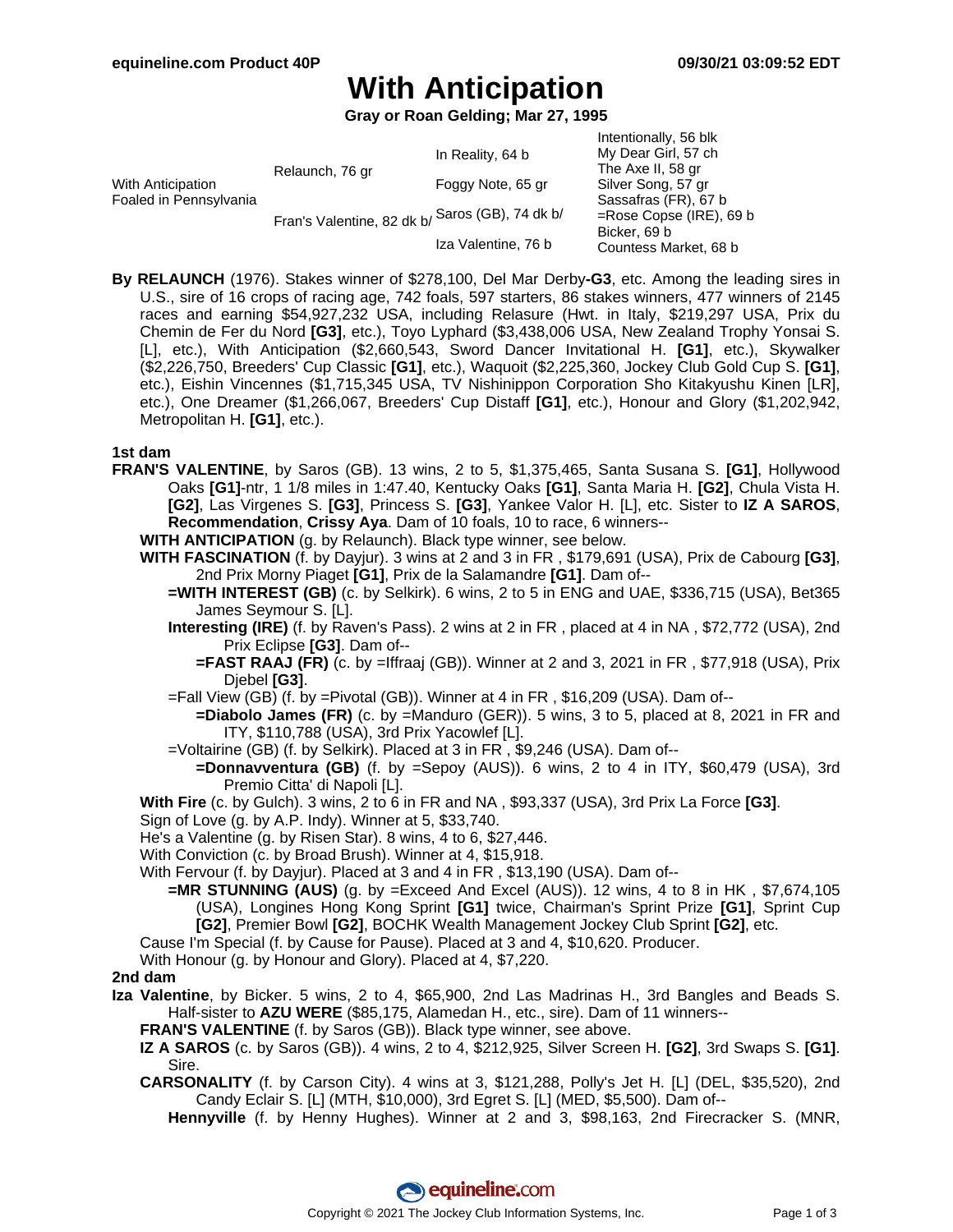### **With Anticipation**

**Gray or Roan Gelding; Mar 27, 1995**

\$15,000). Producer.

- **Larrys Revenge** (c. by Vindication). 5 wins at 2 and 5, \$71,057, 3rd Gotham S. **[G3]** (AQU, \$25,000).
- Marina Ellen (f. by Giant's Causeway). Unplaced in ENG. Dam of--
	- **=Associate (GB)** (g. by Rock of Gibraltar (IRE)). 3 wins, 3 to 6, 2021 in FR , \$85,287 (USA), 3rd Prix Millkom [L].
	- **=Reech Band (GB)** (f. by =Choisir (AUS)). 2 wins at 3 in FR , \$71,327 (USA), 3rd Prix Sigy [L], Prix La Sorellina [L], Prix Amandine [L]. Dam of--
		- **=Simply Striking (FR)** (c. by Kheleyf). 5 wins, 2 to 4, placed at 5, 2021 in FR , \$218,283 (USA), 3rd Prix du Pont Neuf [L], Prix Luthier [L].
		- **=Ghazawaat (FR)** (f. by =Siyouni (FR)). Winner at 2 and 3 in ENG and FR , \$53,036 (USA), 3rd Prix la Camargo [L].

**Recommendation** (g. by Saros (GB)). 6 wins at 4 and 7, \$244,981, 3rd Crazy Kid S. -R (DMR, \$9,776), Aprisa H. (FPX, \$6,000).

- **Crissy Aya** (f. by Saros (GB)). 3 wins at 3, \$119,128, 3rd El Encino S. **[G2]**, Linda Vista Breeders' Cup H. **[G3]**. Dam of--
	- **KARA'S ORIENTATION** (c. by Orientate). 6 wins, 2 to 4, \$453,795(USA), Sky Classic S. **[G2]** (WO, \$150,000(CAN)), 2nd Canadian Derby **[G3]** (NP, \$60,000(CAN)), PTHA President's Cup S. [L] (PRX, \$50,000), Toronto Cup S. [L] (WO, \$30,000(CAN)). Sire.
	- **Annabelly** (f. by Royal Academy). 4 wins in 7 starts at 3 and 4, \$124,100, 2nd Soviet Problem H. (GG, \$11,000). Producer.
	- Celtic Craft (f. by Danehill). Winner at 3, \$19,731. Dam of--
		- **GALINA POINT** (f. by Saffir). 4 wins, 2 to 4, \$486,561(USA), South Ocean S. -R (WO, \$75,000(CAN)), Lady Angela S. -R (WO, \$75,000(CAN)), 2nd Hendrie S. **[G3]** (WO, \$36,000(CAN)), Whimsical S. **[G3]** (WO, \$37,800(CAN)), Bison City S. -R (WO, \$50,000(CAN)), etc. Dam of--
			- **OVERBORE** (c. by Speightstown). Winner at 2, 2021, \$122,900, Tremont S. [L] (BEL, \$82,500), 3rd Skidmore S. (SAR, \$14,400).
- Earl's Valentine (f. by Saros (GB)). Winner at 2, \$33,875. Dam of--
	- Flying Valentine (f. by Flying Paster). Unraced. Dam of--
		- **SHEZA VALENTINE** (f. by Cause for Pause). 6 wins, 3 to 7, \$321,126, Irish O'Brien S. -R (SA, \$64,320), 2nd Santa Paula S. [L] (SA, \$20,000), Irish O'Brien S. -R (SA, \$18,000), 3rd Boo La Boo S. -R (SA, \$9,000). Producer.
- Causeimavalentine (f. by Cause for Pause). 2 wins at 3, \$28,726. Dam of--
	- Perfect Lure (f. by Twining). Winner at 3 and 4, \$16,345. Dam of--
		- Enticing Mr. G (f. by Swiss Yodeler). 3 wins at 3 and 5, \$30,091. Dam of--
			- **G's Josh** (g. by Early Flyer). 2 wins at 2, \$59,336, 3rd Louisiana Legacy S. -R (DED, \$15,000).
- Stealth Shot (c. by Unbridled). 4 wins at 3 and 4 in JPN, \$639,350 (USA).
- Alydar's Valentine (f. by Alydar). 3 wins at 3 and 5, \$56,140. Producer.
- Ticket to Lisbon (g. by Saros (GB)). 4 wins, 4 to 6, \$32,133.

Another Valentine (f. by Saros (GB)). Winner at 3, \$18,675. Producer.

**3rd dam**

- **COUNTESS MARKET**, by Count of Honor. 5 wins, 2 to 4, \$65,713, Sorrento S., 2nd Autumn Days H., Bel Air Claiming S., 3rd Caliente Futurity, Railbird S., Ramona H. Dam of 6 winners--
	- **AZU WERE** (c. by Azirae). 4 wins at 4 and 5, \$85,175, Alamedan H., 3rd Alamedan H. Sire.
	- **Iza Valentine** (f. by Bicker). Black type placed winner, see above.
	- My Countess (f. by Pledge Allegiance). 6 wins at 3 and 4, \$93,925. Producer.
	- Natural Countess (f. by L'Natural). Winner at 3, \$20,275.
	- Uncle Canuck (c. by Plotting). Winner at 3 and 5, \$12,502.
	- Beau's Beholding (c. by Beau's Eagle). 3 wins at 3 and 4.
	- Count Earl (c. by Bicker). Placed at 4.
	- Hatchet Miss (f. by The Axe II). Unraced. Dam of--
		- **SPEEDY SHANNON** (c. by Sadair). 7 wins, 2 to 6, \$200,442, Hillsdale H. (BM, \$25,800), The Bart H. (BM, \$25,700), 2nd Illinois Derby **[G3]**, Billy Ball Invitational H. [LR] (GG, \$9,000), 3rd Gold Rush S. [L] (GG, \$6,500).
		- **Shapiro's Hero** (c. by Kris S.). Winner at 2 and 3, \$91,959, 2nd La Puente S. [LR] (SA, \$15,000),